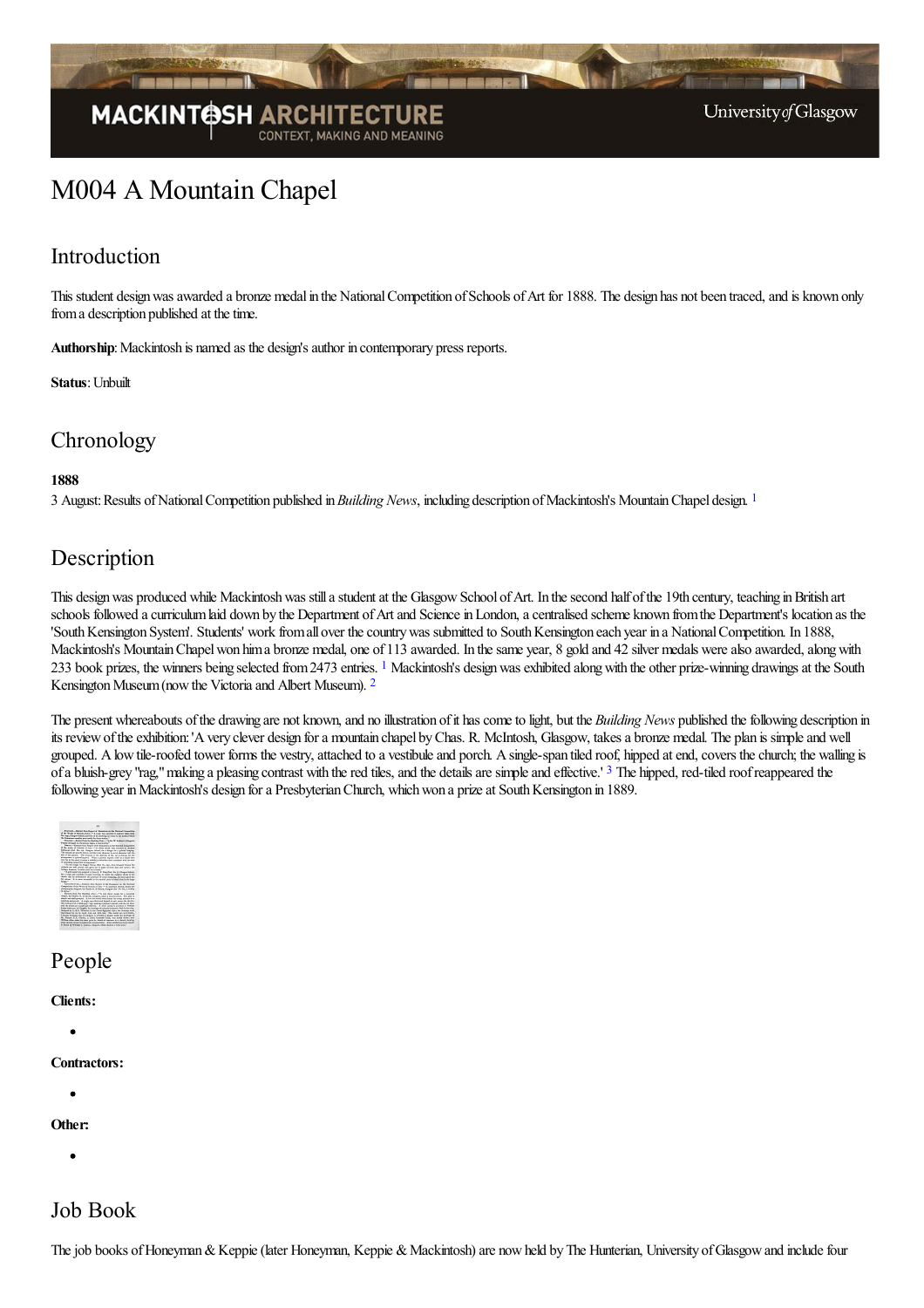volumes related to the Mackintosh period. The books were used by the firm to keep a project-by-project, day-by-day record of contractors, suppliers and expenditure. The name of a project and/or client is usually at the top of the left-hand page, followed by information about tradesmen who tendered. The name ofthe measurer (quantity surveyor) is usually at thetop oftheright-hand page, followed by information about payments to contractorsand suppliers. All ofthe data for M004 is entered in the tables below.

Page numbering is not consistent in the job books. Sometimes a single number refers to a double-page spread and sometimes each page is individually numbered. Here, each image of a double-page spread is identified by the number given at the top of the left-hand page. (Images of all of the pages from the four job books can be found at **Browse Job Books**, Visit Book and Cash Book.)

The following information about M004 has been extracted from the job books:

| Job book:<br>Page: NaN |  |
|------------------------|--|
|                        |  |
|                        |  |
|                        |  |

#### **Client**:

#### **Tenders**:

| `nn<br>_ _ _ _ _ _ _ | <b>TIMO</b><br>VIJ<br>. . | Date | ⁄ alue | $-$ |
|----------------------|---------------------------|------|--------|-----|
|                      |                           |      |        |     |

#### **Payments (trades):**

| Name | -<br>VD. | out sum<br>Pavment<br>$\sim$ $\sim$ |
|------|----------|-------------------------------------|
|------|----------|-------------------------------------|

#### **Payments (suppliers):**

| . المحصل<br>Arthon<br>Name<br>.<br>. |
|--------------------------------------|
|--------------------------------------|

#### **Total cost:**

## Documents



### Images

## Bibliography

#### Published

- Thomas Howarth, *Charles Rennie Mackintosh and the Modern Movement*, London:Routledge &Kegan Paul, 2nd edn, 1977, p. 5
- *Building News*, 55, 3 August 1888, p. 131  $\bullet$
- $\bullet$ *Glasgow Herald*, 20 August 1888, p. 9

#### Notes:

<span id="page-1-0"></span>**[1](#page-0-0)**:*Building News*, 55, 3 August 1888, p. 131.